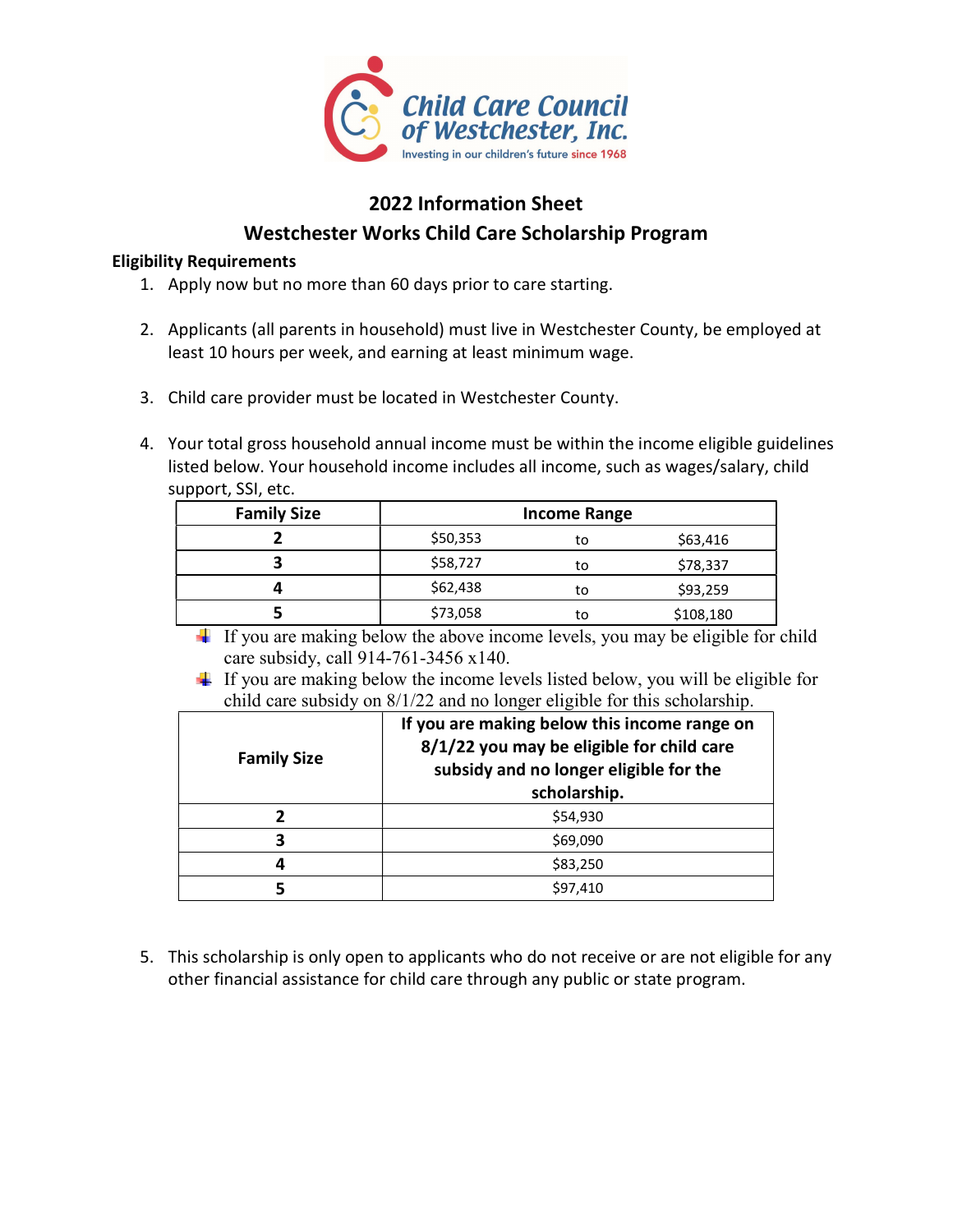

- 6. Child care must be in an OCFS regulated program, Dept. of Health Camp with valid permit, or a scholarship-approved exempt/informal provider. It is the applicant's responsibility to confirm if the caregiver, camp, etc. will accept this scholarship.
	- a. An informal provider is a provider is who not required to be registered or licensed by OCFS. The care can be in the child's home or the provider's home but payment will go to the provider. To be a scholarship-approved informal provider the provider must:
		- 1. Have a satisfactory Sex Offender Registry check
		- 2. Take and complete a free online 5 hours Health & Safety class.
		- 3. Submit a W9 to receive a 1099 at year-end for tax purposes.
		- 4. Agree to and have a pre-approval safety visit for all care in the provider's home; if it is not satisfactory, this individual may not be a provider under this scholarship program.
		- 5. After scholarship and provider are approved, agree to at least one unannounced verification of care visit. If care is not verified, scholarship will end.

# Westchester Works Child Care Scholarship Program Scholarship Award Breakdown

Funds will be distributed to your child care provider based on the child's attendance in the following manner:

- Full monthly award will be received if child attends at least 16 days of the month.
- Partial monthly award will be received if child attends less than 16 days of the month.
- Please note for school-age children the rates change during the school year and summer months (July/August).
- Scholarship ends December 31, 2022.

|         | <b>Infants</b>         |         | <b>Toddler</b> |                | <b>Preschoolers</b> |       | School-Age       |                |
|---------|------------------------|---------|----------------|----------------|---------------------|-------|------------------|----------------|
|         | under 2 years old      |         | 2 years old    |                | 3 & 5 years old     |       | 6 years and over |                |
|         | Full                   | Partial | Full           | <b>Partial</b> | Full<br>Partial     |       | Full             | <b>Partial</b> |
|         | Award                  | Award   | Award          | Award          | Award               | Award | Award            | Award          |
| Monthly | \$995                  | \$500   | \$925          | \$465          | \$850               | \$425 |                  |                |
| Monthly | <b>School Year</b>     |         |                |                |                     |       | \$765            | \$385          |
| Monthly | Summer (July & August) |         |                |                |                     | \$865 | \$435            |                |

### Centers, School Age Programs, & Camps